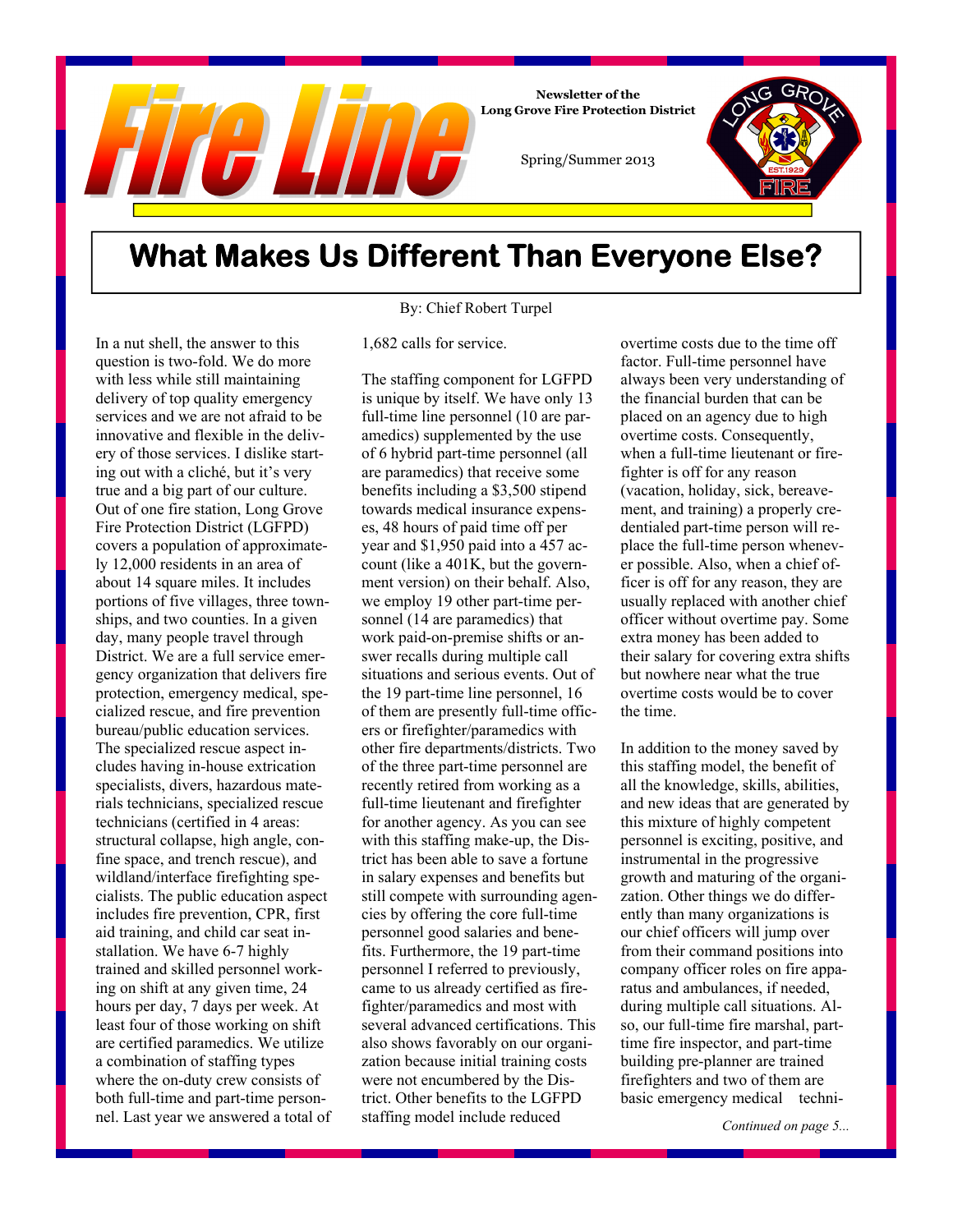# **Interesting Calls**

In *December,* firefighters responded to a report of smoke in the building on Crystal Lane in unincorporated Arlington Heights. Firefighters found light smoke in the hallway of the six unit multi-family building. The source of the smoke was located in an apartment on the first floor. Buffalo Grove FD, Palatine FD, Barrington FD, Lake Zurich FRD, and Palatine Rural FPD assisted in safely evacuating occupants of the building. An unattended pan of food on the stove was found to be burning; the two occupants inside the apartment were evacuated and taken to an ambulance for medical evaluation. A total of seven people were medically evaluated, with three being transported to Northwest Community Hospital for further treatment. The occupants of the apartment stated they were in a rear bedroom and had forgotten they left the food on the stove. There was no damage to the stove top or kitchen itself.

In *January*, firefighters responded to a report of a kitchen fire on Bonhill Drive in unincorporated Arlington Heights. Firefighters went inside an apartment on the third floor to investigate. The occupants stated that there was a fire in a kitchen cabinet drawer but it was out, a little smoke was found in the apartment. Buffalo Grove FD, Palatine FD, Barrington FD, Lake Zurich FRD, and Palatine Rural FPD were returned once fire was confirmed out. The occupants had used a barbeque lighter to light the candles on a cake, waiting at least one minute before putting the lighter back in the drawer. A



short time later, they smelled something burning and saw flames coming from the drawer; they promptly called 9-1-1. A few kitchen utensils in the drawer were damaged, but amazingly nothing else caught fire. The four occupants were medically evaluated but refused transport to the hospital. The LGFPD fire prevention

bureau responded to investigate the extinguished fire.

By: Battalion Chief Marc Small

The partially burned up lighter was taken as evidence.

In *February*, crews were dispatched for a motor vehicle accident with entrapment on Old McHenry just north of Hillcrest Drive, in unincorporated Lake County. The battalion chief, rescue-pumper, and ambulance responded along with automatic aid companies from Lake Zurich FRD (LZFRD), Buffalo Grove FD, and Lincolnshire -Riverwoods FPD. Since the call was initially reported at Old McHenry and Quentin Roads, in LZFRD's jurisdiction, they were already on the scene with an ambulance, shift commander, deputy chief, and a Countryside FPD engine. The LGFPD battalion chief reported to the previously established LZFRD command and was briefed on the two vehicles involved. One vehicle had heavy damage and was off the road approximately ten feet into the trees. It required the removal of both front doors to obtain access to the driver and front seat passenger. LGFPD shift commander assumed command of the incident and the LZRFD shift commander became the scene safety officer. The second vehicle was on the road with the driver and occupant still in vehicle. The driver's side door was damaged during the accident requiring the use of a hydraulic spreader (Jaws of Life) to remove the door to allow access to the patient. A total of three patients, all with non-life threatening inju-

ries, were transported to Good Shepherd Hospital in Barrington.

So what did we learn from these calls? (1) Never leave food cooking on the stove unattended. (2) Always make sure lighters are cool to the touch before putting them away. (3) Always



pay special attention to oncoming traffic on two lane roads.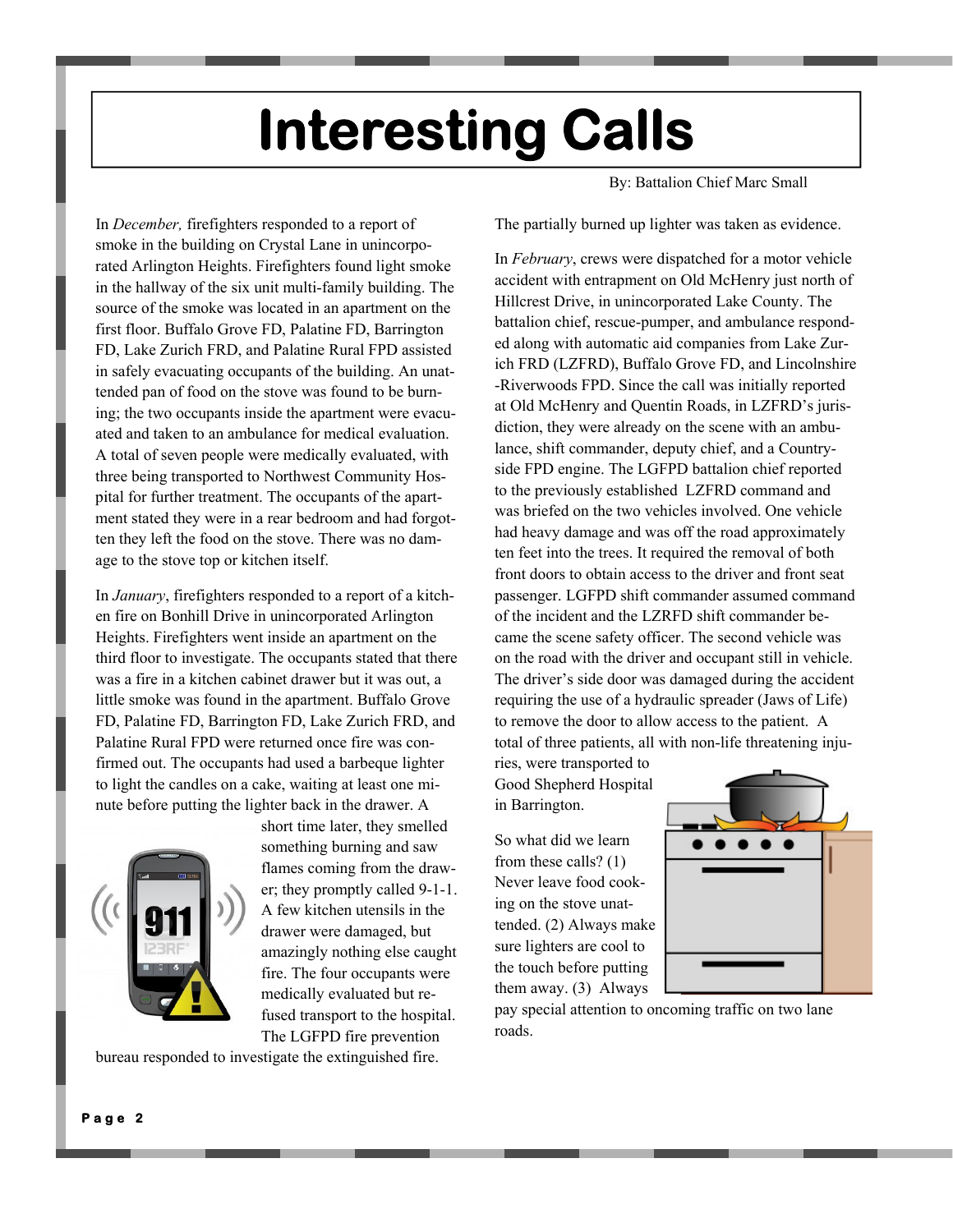# **Planning for Severe Weather**

No matter where you live, you should be prepared to deal with a severe weather emergency. Based on risk assessments performed by local emergency services organizations, the type of disaster emergency most likely to occur in our area is the severe weather emergency scenario. Damage from a severe thunderstorm, tornado, microburst, or any other type of weather involving extremely windy conditions is likely to be significant and widespread. Other damaging weather situations could be represented by large volumes of rain and resulting flooding or by cold, snow, and ice. As was evidenced last summer, prolonged periods of hot and dry conditions with an associated drought also carries pertinent risks.

In addition to the immediate danger and damage of the storm itself, the main factor that makes all of these extreme weather situations even more hazardous and difficult to overcome is the prolonged interruption of utilities that may follow the incident. We have become dependent on our utility services for comfort and safety.

#### **What to do before severe weather strikes:**

- Practice severe weather drills so everyone knows where to go and what to do in the event of a real emergency.
- If someone in your home is dependent on electricalpowered medical equipment, make sure you have a source of backup power available.
- The National Fire Protection Agency strongly urges each family to assemble a "Family Disaster Supplies Kit" to provide your family with essential supplies should a disaster strike (see the website information below for kit content suggestions).

#### **During the storm it is important to:**

- Know your community's warning systems for severe weather, and know where to obtain up-to-date weather information.
- Pick a safe place in your home for family members to gather. For tornadoes it should be a basement, storm cellar, or an interior room, without windows, on the lowest floor. For severe thunderstorms it should be away from windows or doors that could be broken by strong winds or hail.

By: Inspector Walt Lovelady

Have a severe weather evacuation plan in place that includes designated places to meet and several ways to stay in contact. Remember, cell phone networks frequently are down during and after weather emergencies, due to service overloads or infrastructure damage.

#### **What to do when the power goes out:**

Turn off and unplug all unnecessary electronic equipment, especially surge sensitive appliances and computers, because when the power comes back on a power surge could damage them.



- Leave one light switched on so that when the power returns, you'll know right away.
- Do not use candles during a power outage because the potential risk for fire is too great. Instead, use flashlights or battery lanterns, and make sure they are easily assessable to all family members. LED flashlights provide a bright light and are much more economical on batteries than conventional incandescent flashlight bulbs.

Keep refrigerator and freezer doors closed. An unopened refrigerator will keep foods safely cold for about 4-6



hours and a full, unopened freezer will keep its temperature for about 48 hours.

Please don't wait for the lights to go out to begin preparing for a weather related emergency. A little planning and preparation can go a long way to ensuring the safety and comfort of your family when faced with a weather related

emergency. If you have any questions, please don't hesitate to contact us at 847-634-3143. Additional information and resources for family disaster preparedness may be found at www.ready.gov or www.nfpa.org/disaster.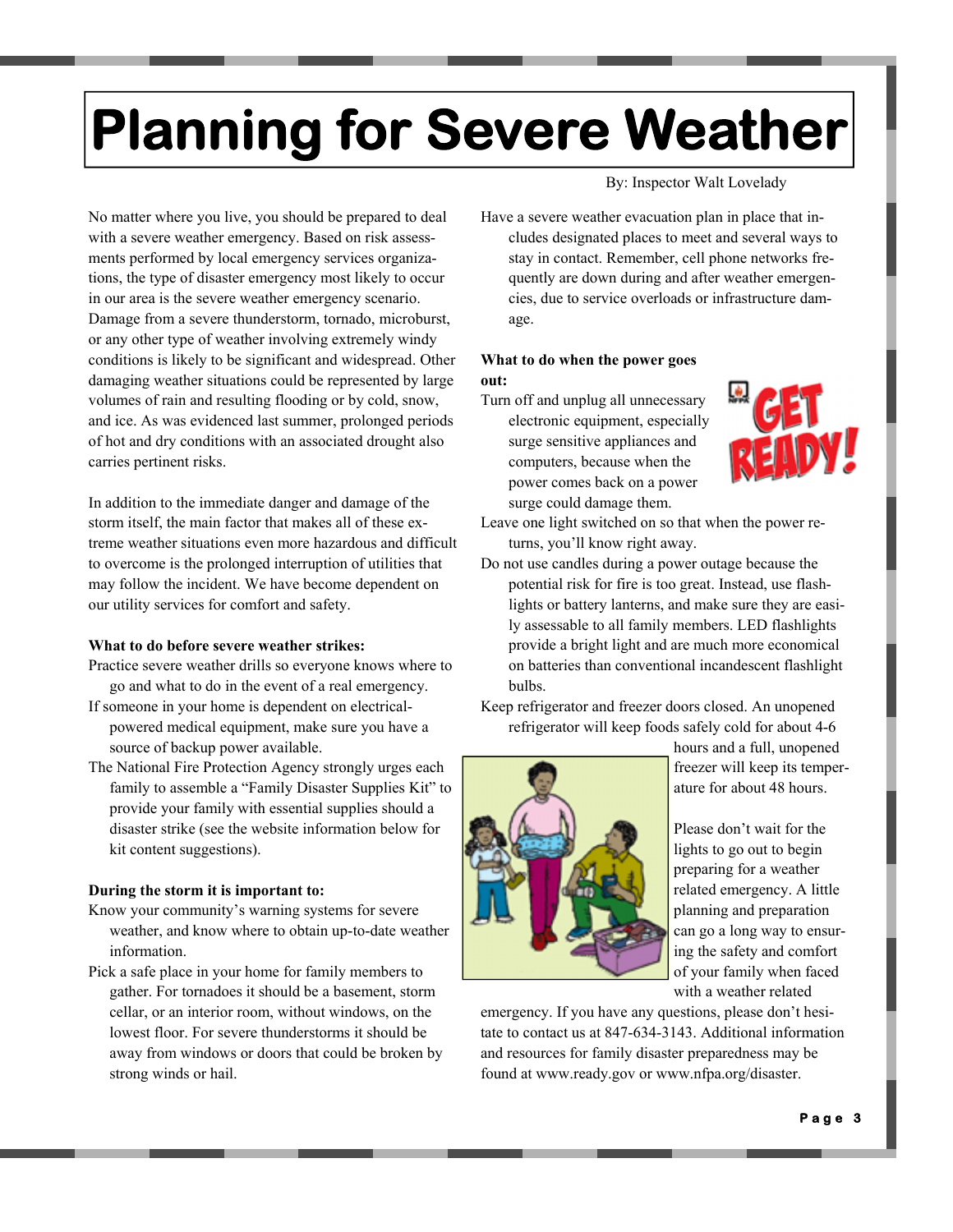## **Meet Our Fire Service Family...**

By: Lieutenant Mark Gates

To do the best job possible you have to hire the best. We are proud of our top personnel, so in each newsletter we feature a few of our finest firefighters, who are part of our team and fire service family.



Firefighter/Paramedic Greg Hanik began his fire service career at LGFPD in 2012. Seven years ago, FF/PM Hanik began working at Advantage Ambulance Service as an Emergency Medical Technician (EMT-B). In 2011, he attended the Northwest Community Hospital paramedic program. As part of the program, he did his ride time on our ambulance. After obtaining his paramedic license, he was hired by the District and was sent to the fire academy. Following graduation from the fire academy and obtaining Firefighter II certification, he began working as a paid-on-call and part-time shift firefighter/paramedic. Splitting a part-time shift position with another employee, he still works part-time for Advantage Ambulance Service.

Prior to entering emergency services Greg attended the Local #256 Sheet Metal Workers trade school and has also obtained an Emergency Medical Dispatch certification. Even though he's just beginning his fire service career, he has big plans to continue his education and advance as far as possible.

When he's not working, Greg loves spending time with his long time girlfriend, playing softball, and being outside.



Firefighter/Paramedic Ben Pankiewicz began his fire service career in 2009 with the Lincolnshire-Riverwoods Fire Protection District, as a paid-on-call firefighter. FF/PM Pankiewicz attended Northwest Community Hospital's paramedic program. In 2012, he was hired as a part-time shift firefighter/paramedic, sharing a part-time shift with FF/PM Hanik. FF/PM Pankiewicz also began working with the Highwood FD in 2012, as a part-time member.

Ben is anxious to continue his education in the fire service and currently enjoys obtaining as much experience as he can while searching for a full-time job with a fire department. An active outdoor enthusiast, he spends as much time as he can to pursue those activities.

## **LGFPD Mission Statement**

*To provide residents, owners, businesses, and visitors within the Long Grove Fire Protection District, and any recognized emergency agency requesting automatic/mutual aid, with the safest, effective, efficient, comprehensive, and customer focused Fire, Rescue, and Emergency Medical Services possible. This high level of professional services will not be limited in scope to emergency situations only, but will encompass the broader spectrum of public safety, to include Public Education, Fire Inspections, and all other support services.*

**Page 4**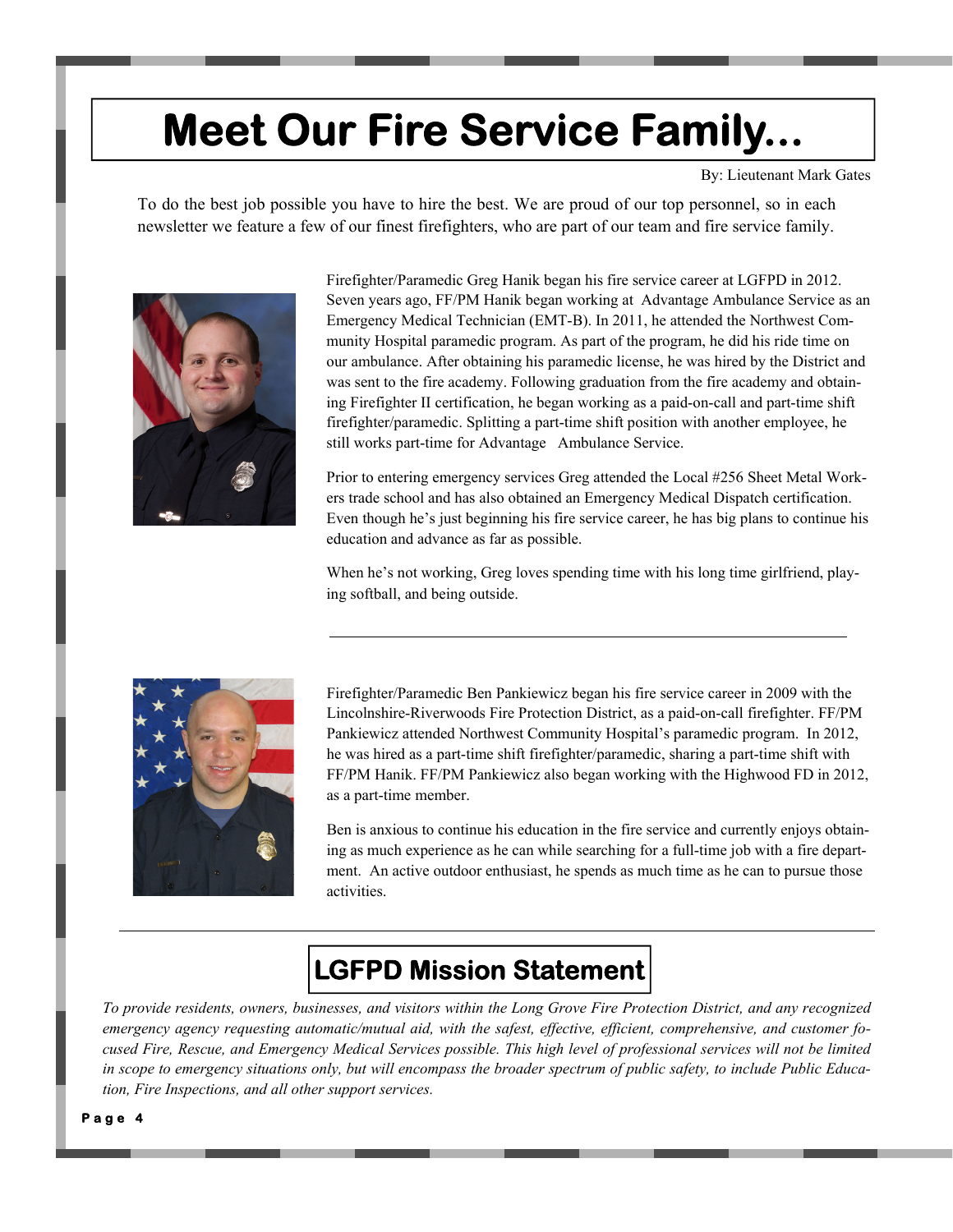#### *...continued from page 1*

cians (EMTs) while the other is a paramedic. Thus, when the situation warrants, they work in those capacities. We will do whatever it takes to get the job done right.

We do not believe in maintaining an excessively large fleet. Our belief is the concept of bigger is not necessarily better. We have only 3 full-size apparatus: a pumper-squad, pumper-tanker, and a pumper. In October of this year, we will replace the aging pumper with a new commercial mini-tanker. All of these apparatus are multifunctional units capable of answering a vast array of calls ranging from all sorts of fires, medical calls (paramedic equipped) including motor vehicle crashes with extrication, gas leaks, and the like. We have two mini-pumper type of apparatus (paramedic equipped) that serve a multitude of roles. They can operate as the assist company to the ambulance on a medical call, function as a brush fire rig, serve as the initial fire attack apparatus on a structure fire in a limited access area (where the bigger apparatus have a hard time negotiating the narrow tree lined roads/driveways), and can handle the day to day minor service calls. The use of the smaller rigs translates to less maintenance costs, less fuel costs, and less risks associated with putting the big apparatus on the road. I must say, we are very careful with the deployment of the smaller apparatus so we "do not get caught with our pants down" so to speak, during a multiple call situation and do not have the ability to get a full-size apparatus on the road should the situation warrant it.

Our inventory presently includes two advanced life support ambulances but we will be adding a third one as a mechanical reserve unit in the near future. Mechanical reserve means that the ambulance will only be used if one of the two primary ambulances goes out-of-service for some sort of "mechanical problem". Thus the mechanical reserve only has the basic equipment stored on it. If it needs to be placed in service, the advanced life support equipment will be transferred from the primary ambulance that is going out of service onto the mechanical reserve unit. Our on-duty chief officers operate out of a command unit which is set up in an SUV type of vehicle and we have a utility pickup truck that serves as our special team response vehicle, back-up command unit, primary snow plow unit, inflatable rescue boat trailer transporting unit, and for miscellaneous hauling. The inflatable boat is obviously used for water rescues and for performing on-going maintenance on the District's drafting hydrants. Rounding out the fleet are some support/pool vehicles which

are utilized by the fire chief, training/safety chief, fire marshal, fire inspector, personnel attending training classes, and as a back-up for special team responses.

Today, it is impossible to operate as an island by yourself. For years, LGFPD has worked closely with its neighbors to provide the highest quality emergency services possible. Everybody cannot have every piece of equipment, apparatus, or enough personnel to handle the "big one"…or even a lot of the "little ones" at the same time. It is just not business smart or financially responsible. Sharing of resources is a must; you must be willing to give in order to receive. LGFPD has 11 active automatic aid intergovernmental agreements with surrounding jurisdictions. These agreements are fire, EMS, and special rescue driven. We co-own a comprehensive training facility with Buffalo Grove FD, Lincolnshire-Riverwoods FPD, and Wheeling FD; it is located in Buffalo Grove. Also, we co-own a hose tender apparatus with Countryside FPD and Wauconda FD, which has the capability of deploying 4,000' of 5" supply hose. We are a small district that has created/developed sustained agreements with our neighbors in order to provide our residents, business owners, and visitors with the most efficient, timely, comprehensive, effective, and safe emergency responses possible. You are truly receiving a "big city" response in a "small town" environment.

This very newsletter you are reading was developed in-house by District personnel. Including authoring, editing, printing, and processing. It is then sent to you via the US Postal Service.

In conclusion, LGFPD is a special organization. Our firefighter pension fund is 96% funded. All our other funds are in good sound financial shape. Our Insurance Services Office (ISO) rating (as I told you in a previous newsletter edition) improved from a District-wide 5, to a rating of 3 within 1,000' of a fire hydrant (city or drafting), and a rating of 4 for the rest of the District. We have been a member of the state's premier emergency medical system (Northwest Community Hospital Emergency Medical System) since 1999, which translates into the best possible pre-hospital emergency care we could deliver. We do things a little different than everyone else at times, while complying with all the current fire service trends, because of the shear uniqueness of the area we protect. We are proud of the fact we can remain flexible and deal with any emergency situation on a professional level even though we are a smaller organization.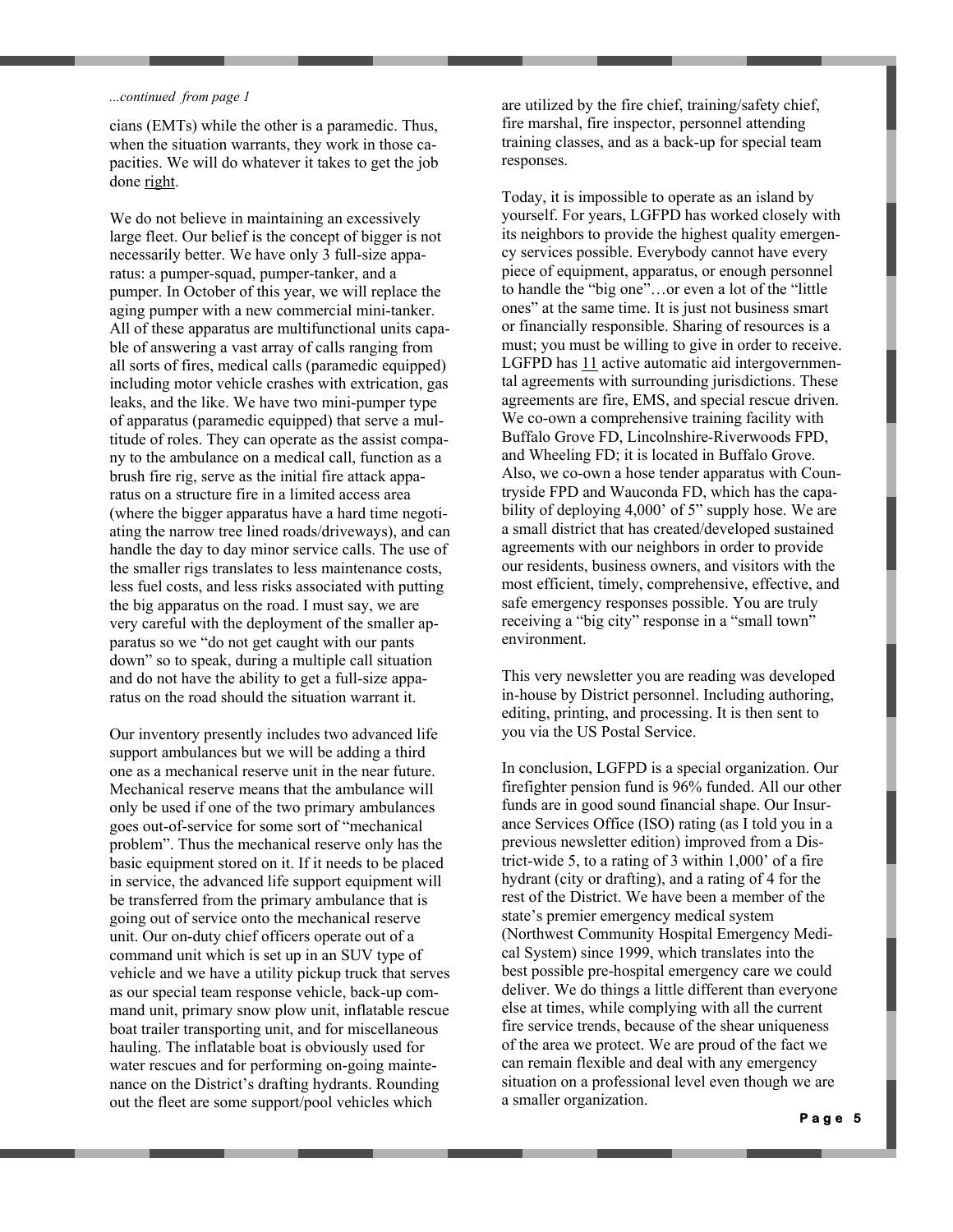# **Can you hear me NOW?**

In today's age of technology, one of the areas the fire service is behind the times in is radio communications. We strive to be able to relay critical information to one another during emergency situations with clear concise communications. One of the main problems we encounter is noise. Unfortunately, from the second we are dispatched until the situation has been mitigated, we as firefighters are always making noise. We have noise from the motors of the apparatus we ride in and the power tools, like chain saws we utilize. Even pumping water through hose lines makes the pumping truck work harder and louder. So in order to overcome these obstacles, technology is trying to catch up for the fire service. But as with any new technology, it comes at a cost.



*Motorola HT 1000 – Current VHF radios* 

Currently the majority of portable radios we are using were made in the late 1990's and early 2000's. If you had a computer or TV that was still in use for that long of a timeframe, it can be very hard to find parts to repair those items. Our radios are no different. We are limited to 16 channels to talk on. Six of those are our fire ground frequencies which we use at emergency scenes and for training. That only leaves us with 10 channels to utilize with the rest of our surrounding towns. The Mutual Aid Box Alarm System (MABAS) helps set

the guidelines by which area fire departments aid each other. MABAS has frequency guidelines in accordance with federal standards for interoperability. Interoperability is essentially creating a common channel that all agencies can communicate on. One of the worst feelings a public safety professional can experience is trying to communicate with someone they can see but can not talk to. With the national channels in place, we are able to communicate with various agencies from fire departments, police departments, public works, and federal agencies. Our current down fall is lack of channel space to include these frequencies in our radios.

By: FF/PM Shaun Unell

Buffalo Grove FD (BGFD) is dispatched by North West Central Dispatch on an 800 MHz system that is not compatible with our VHF radios. We have 5 radios for our entire fire department that we can use to communicate with BGFD in order to talk on their channels. If we respond to BGFD, Palatine FD, Arlington Heights FD, and several other surrounding communities, we have to use one of those 5 radios to speak with their dispatch center and fire companies. We still talk to our dispatch center on our VHF channels and sometimes those towns also use a VHF fire ground channel. As we assist with their emergencies, we may have to carry multiple radios to effectively communicate with all involved agencies. This can be a significant safety hazard for our firefighters, and confusing as well.

LGFPD is pursuing a federal grant to help bring us up to date on technology and interoperability with the purchase of new portable radios. The new radios are able to function on multiple

frequency bands just by changing the channel knob. Then we will no longer need to carry two separate radios to talk with all involved agencies. This will lead to clearer, more concise communications and fewer missed critical messages. Of course, they come at a large cost of over \$5,000 per



*Motorola APX7000xe New multi band radios* 

portable multi-band radio, compared to under \$1,000 for the single band VHF radios we currently are using.

Ensuring we can be heard now and in the future is a safety concern we are trying to manage on a daily basis. By pursuing grants we hope to keep our crews safe while also being fiscally responsible with the taxpayer funds we operate on. Thank you for your support in keeping us safe while keeping you safe!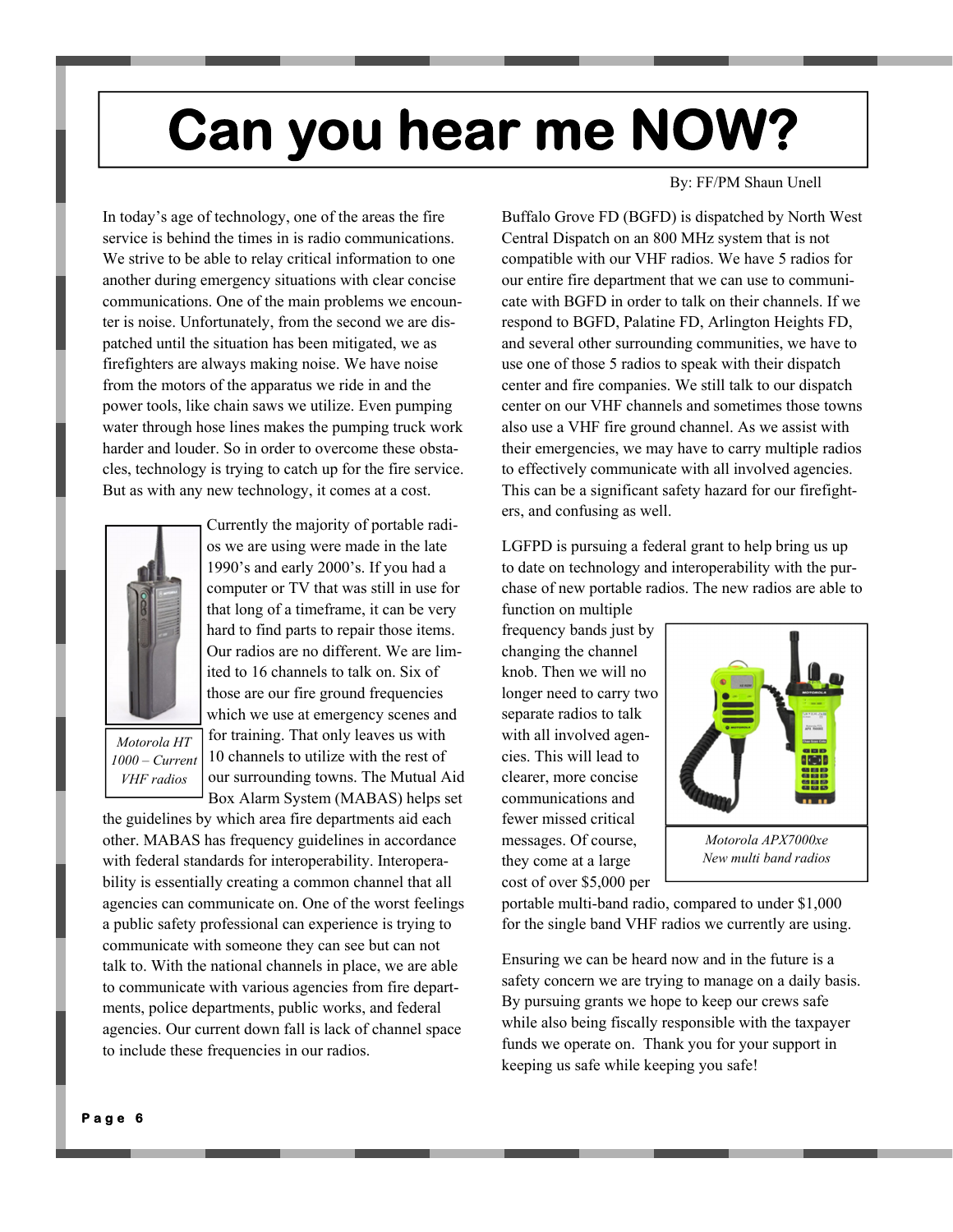# **2012 Year-End Call Analysis**

Last year was another busy year for LGFPD. Although 2011 was slightly busier by 3%, we ran a total of 1,682 calls. A majority of the calls (69%) happened during the "day shift" (7:00am to 7:00pm) and the remaining 31% happened during the "evening shift" (7:00pm to 7:00am). For the most part, emergency calls were equally divided among the three shifts. Black shift ran 34% of calls, Red shift had 30%, and Gold shift came in at 33% of the total calls. The duty crews were able to handle 80% of calls without recalling off-duty personnel. Twenty percent of our calls resulted in a multiplecall situation (two or more calls overlapping in time). While many of them were handled solely by the duty crew, sometimes a local call back of off-duty personnel was requested or off-duty personnel, who happened to be at the station, were hired back to maintain staffing levels. July was our busiest



By: FF/PM Jeff Baygood

month with 183 responses. Most calls (49%) occurred within the District's portion of the Village of Long Grove.

Our two ambulances were very busy in 2012, running 46% of the total in-District medical calls. Plus another 9% were automatic/mutual aid ambulance calls. The ambulance crews transported 75% of patients to one of the eight local area hospitals, while 25% of the time crews obtained a medical release. The District responded to 122 vehicle accidents and 7 of the accidents were dispatched as a rollover and/or the possibility of extrication. Ambulance calls to the District's two nursing homes accounted for 9% of the total calls.

The remaining calls were calls for service or fire responses. We responded to a total of 30 Code 3/Code 4 responses, which included an initial report of a structure fire, inside natural gas leak investigation, burning odor, or lightning strike to the building. We had 9 working fires in 2012.

We also responded to Special Rescue Team incidents. We have trained technicians for 5 specialty disciplines. They are Dive, Hazardous Materials, Side Scan Sonar, Wildland, and Technical Rescue. Divers were called out 6 times and Side Scan Sonar technicians (who aid in water recovery operations) 4 times. The Wildland team was activated 3 times, while the Hazardous Materials Technicians and Technical Rescue Technicians each responded to 2 calls.

LGFPD continues to proudly serve and support our residents and neighboring fire departments through automatic and mutual aid agreements., while continuing to maintain our level of service by balancing staffing levels with our call volume.